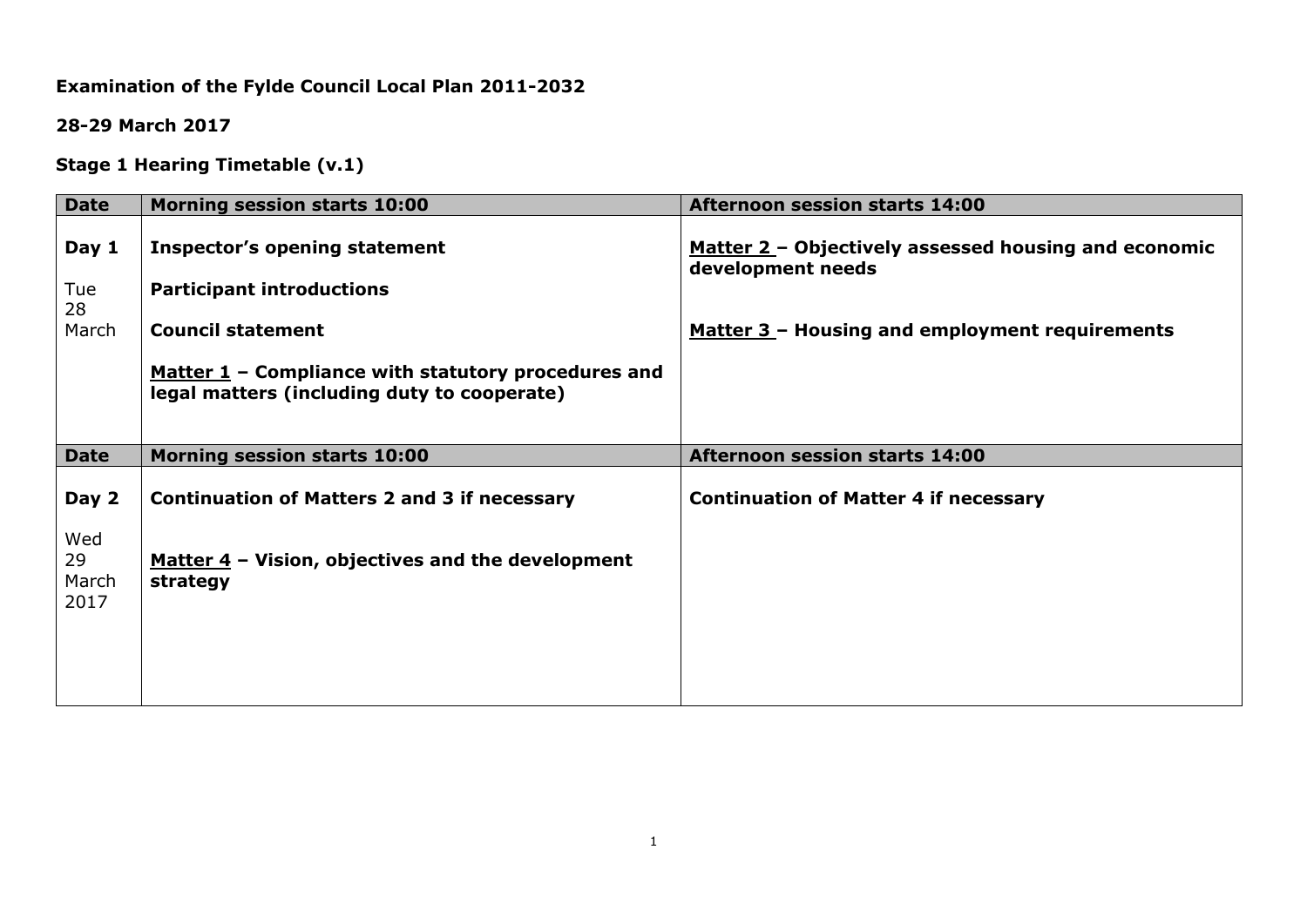# **Fylde Local Plan Stage 1 participants**

Details below are listed by Matter order and include representor number, principal representor, agent acting (if any), and anticipated table participants.

#### **Matter 1**

Anthony Guest

| 5  | <b>Britmax Developments Ltd</b> | Indigo Planning        | Amy James                                      |
|----|---------------------------------|------------------------|------------------------------------------------|
| 9  | Carrington Group                | <b>Johnson Mowat</b>   | <b>Richard Mowatt</b>                          |
| 14 | Fred Moor                       |                        |                                                |
| 16 | <b>Gladman Developments</b>     |                        | John Fleming                                   |
| 18 | Greenhurst Investments Ltd      | Indigo Planning        | Sam Syeda or Daniel Jackson                    |
| 19 | Hallam Land Management          | Pegasus Group          | Graham Lamb, Sebastian Tibenham and Katie Dean |
| 22 | Hollins Strategic Land LLP      |                        | <b>Matthew Symons</b>                          |
| 23 | <b>Home Builders Federation</b> |                        | <b>Matthew Good</b>                            |
| 36 | Metacre                         | De Pol Associates Ltd  | Alexis DePol & Mike Taylor                     |
| 37 | <b>Minority Group</b>           |                        | Cllr Liz Oades                                 |
| 51 | <b>Oyston Estates</b>           | Cassidy and Ashton     | Alban Cassidy                                  |
| 52 | <b>Persimmon Homes</b>          |                        | Rachael Graham                                 |
| 58 | <b>Story Homes</b>              | <b>Barton Willmore</b> | Dan Mitchell                                   |
| 59 | <b>Strategic Land Group</b>     | Turleys                | David Diggle                                   |
| 60 | <b>Taylor Wimpey</b>            | Lichfields             | Colin Robinson and Taylor Wimpey rep           |
| 62 | The Rigby Organisation          | <b>PWA Planning</b>    | Daniel Hughes                                  |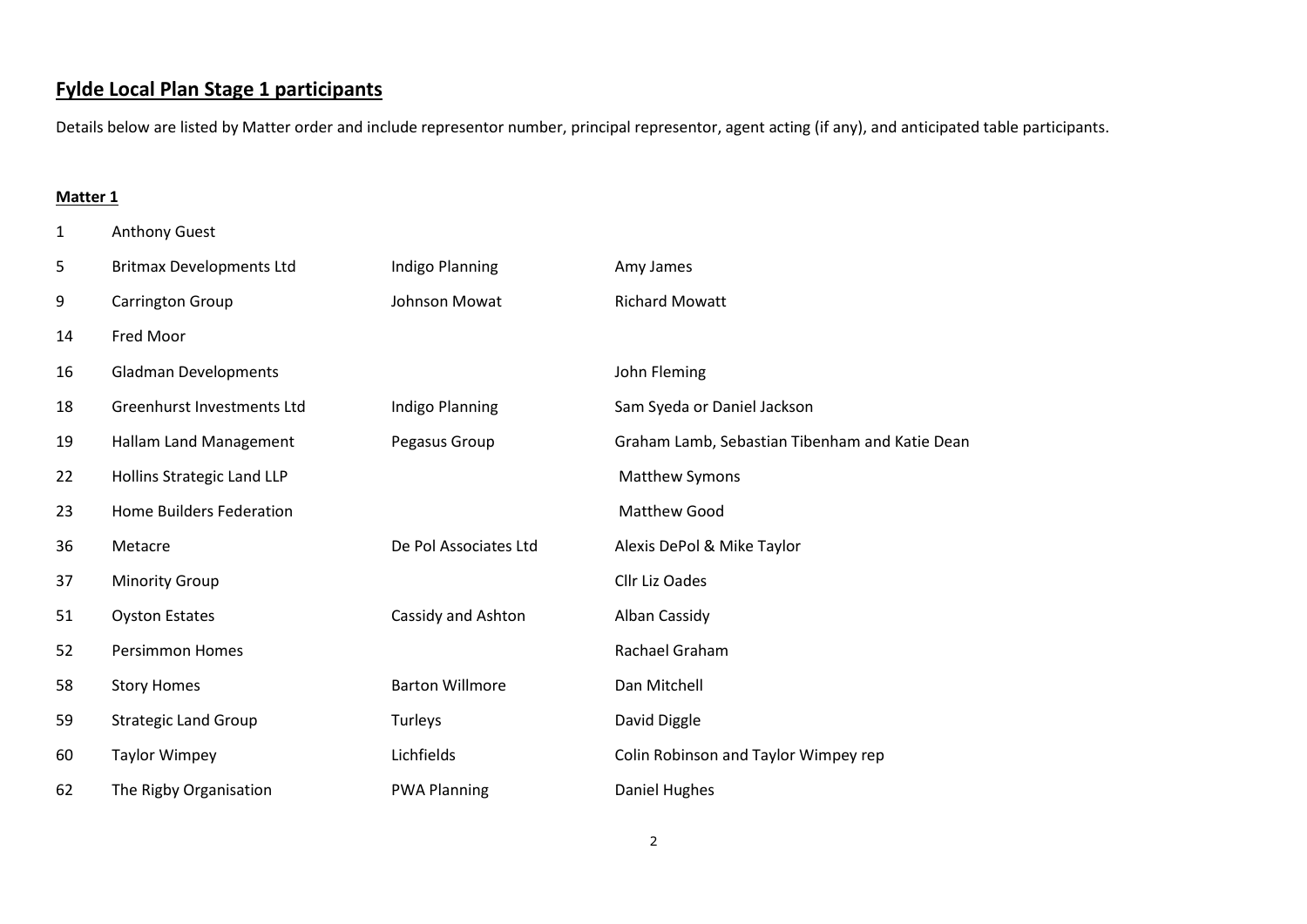| 65  | Treales, Roseacre & Wharles Parish Council |                       | <b>Cllr Gordon Smith</b>     |
|-----|--------------------------------------------|-----------------------|------------------------------|
| 67  | Wainhomes (NW) Ltd                         | <b>Emery Planning</b> | Stephen Harris               |
| -71 | Wyre Council                               |                       | Rea Psillidou and consultant |

### **Matter 2**

Anthony Guest

| 5  | <b>Britmax Developments Ltd</b> | Indigo Planning               | Amy James                                      |
|----|---------------------------------|-------------------------------|------------------------------------------------|
| 9  | <b>Carrington Group</b>         | Johnson Mowat                 | <b>Richard Mowatt</b>                          |
| 11 | <b>CPRE - Fylde District</b>    |                               | Ms Jackie Copley                               |
| 14 | Fred Moor                       |                               |                                                |
| 16 | <b>Gladman Developments</b>     |                               | John Fleming                                   |
| 18 | Greenhurst Investments Ltd      | Indigo Planning               | Sam Syeda or Daniel Jackson                    |
| 19 | Hallam Land Management          | Pegasus Group                 | Graham Lamb, Sebastian Tibenham and Katie Dean |
| 22 | Hollins Strategic Land LLP      |                               | <b>Matthew Symons</b>                          |
| 23 | <b>Home Builders Federation</b> |                               | Matthew Good                                   |
| 34 | Mactaggart & Mickel             | <b>Colliers International</b> | Tony Aitken                                    |
| 36 | Metacre                         | De Pol Associates Ltd         | Alexis DePol & Mike Taylor                     |
| 37 | <b>Minority Group</b>           |                               | Cllr Liz Oades                                 |
| 51 | <b>Oyston Estates</b>           | Cassidy and Ashton            | Alban Cassidy                                  |
| 52 | <b>Persimmon Homes</b>          |                               | Rachael Graham                                 |
| 58 | <b>Story Homes</b>              | <b>Barton Willmore</b>        | Dan Mitchell                                   |
|    |                                 |                               |                                                |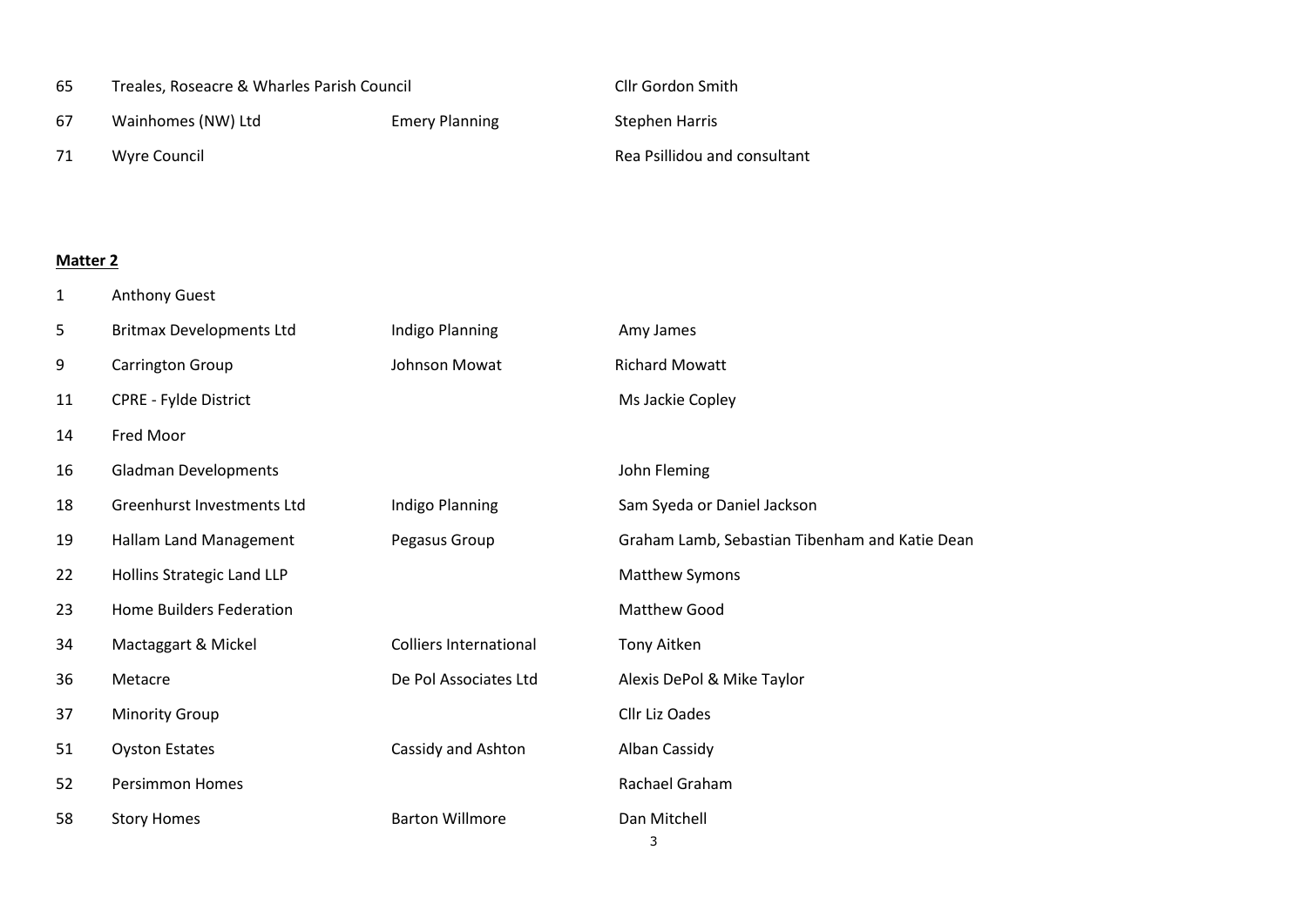| 59       | <b>Strategic Land Group</b>                | Turleys                       | David Diggle                                   |
|----------|--------------------------------------------|-------------------------------|------------------------------------------------|
| 60       | <b>Taylor Wimpey</b>                       | Lichfields                    | Colin Robinson and Taylor Wimpey               |
| 62       | The Rigby Organisation                     | <b>PWA Planning</b>           | <b>Daniel Hughes</b>                           |
| 65       | Treales, Roseacre & Wharles Parish Council |                               | Cllr Gordon Smith                              |
| 67       | Wainhomes (NW) Ltd                         | <b>Emery Planning</b>         | <b>Stephen Harris</b>                          |
|          |                                            |                               |                                                |
| Matter 3 |                                            |                               |                                                |
| 1        | <b>Anthony Guest</b>                       |                               |                                                |
| 5        | <b>Britmax Developments Ltd</b>            | Indigo Planning               | Amy James                                      |
| 9        | Carrington Group                           | Johnson Mowat                 | <b>Richard Mowatt</b>                          |
| 11       | CPRE Fylde District                        |                               | Ms Jackie Copley                               |
| 14       | Fred Moor                                  |                               |                                                |
| 16       | <b>Gladman Developments</b>                |                               | John Fleming                                   |
| 18       | Greenhurst Investments Ltd                 | Indigo Planning               | Sam Syeda or Daniel Jackson                    |
| 19       | Hallam Land Management                     | Pegasus Group                 | Graham Lamb, Sebastian Tibenham and Katie Dean |
| 22       | Hollins Strategic Land LLP                 |                               | <b>Matthew Symons</b>                          |
| 23       | <b>Home Builders Federation</b>            |                               | Matthew Good                                   |
| 34       | Mactaggart & Mickel                        | <b>Colliers International</b> | Tony Aitken                                    |
| 36       | Metacre                                    | De Pol Associates Ltd         | Alexis DePol & Mike Taylor                     |
| 37       | <b>Minority Group</b>                      |                               | Cllr Liz Oades                                 |
| 51       | <b>Oyston Estate</b>                       | Cassidy and Ashton            | Alban Cassidy                                  |
| 52       | Persimmon Homes                            |                               | Rachael Graham<br>4                            |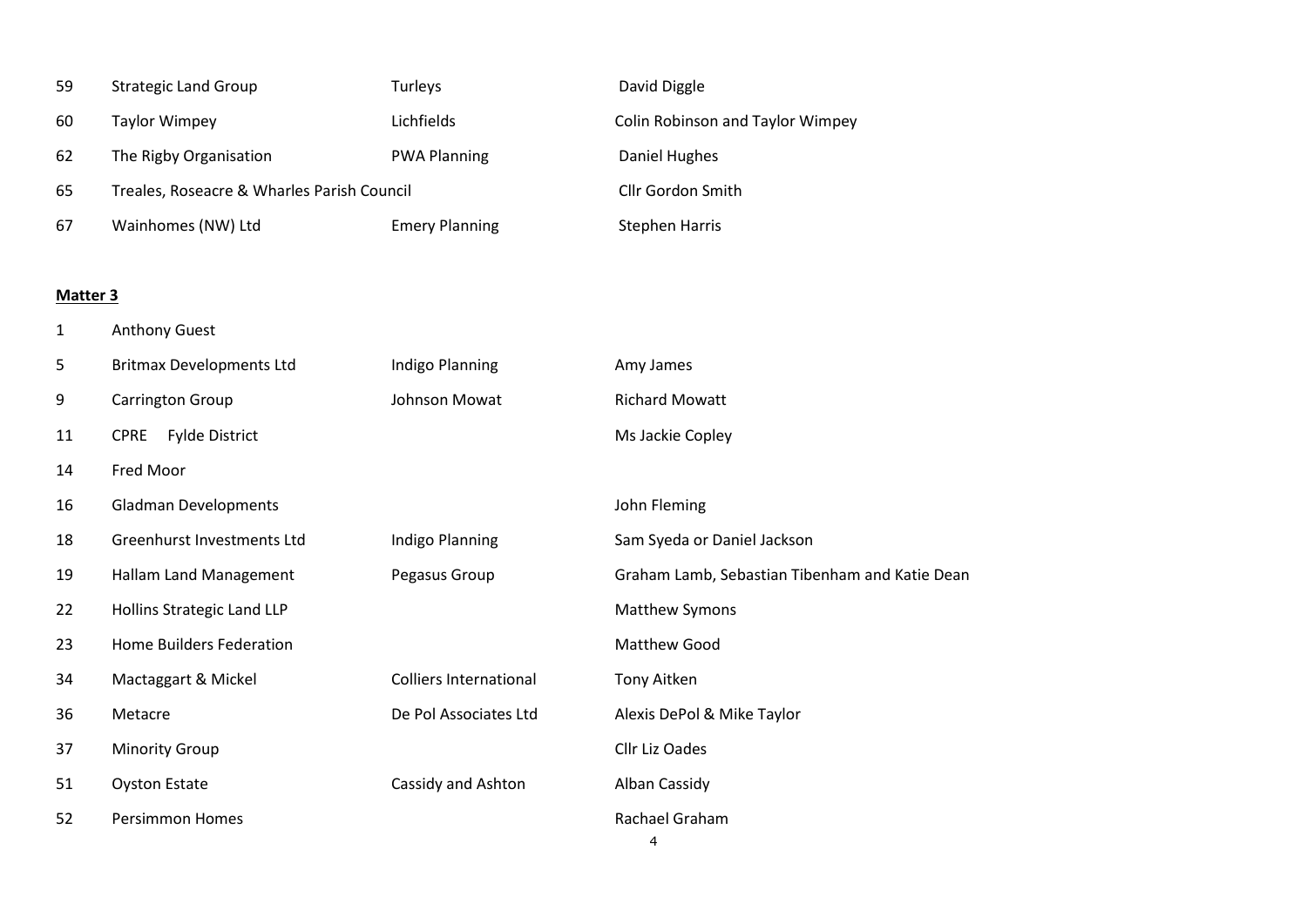| 58 | <b>Story Homes</b>                         | <b>Barton Willmore</b> | Dan Mitchell                         |
|----|--------------------------------------------|------------------------|--------------------------------------|
| 59 | <b>Strategic Land Group</b>                | Turleys                | David Diggle                         |
| 60 | Taylor Wimpey                              | Lichfields             | Colin Robinson and Taylor Wimpey rep |
| 62 | The Rigby Organisation                     | <b>PWA Planning</b>    | Daniel Hughes                        |
| 65 | Treales, Roseacre & Wharles Parish Council | Cllr Gordon Smith      |                                      |
| 67 | Wainhomes (NW) Ltd                         | <b>Emery Planning</b>  | <b>Stephen Harris</b>                |

### **Matter 4**

| $\mathbf{1}$ | <b>Anthony Guest</b>            |                               |                                                |
|--------------|---------------------------------|-------------------------------|------------------------------------------------|
| 5            | <b>Britmax Developments Ltd</b> | Indigo Planning               | Amy James                                      |
| 9            | <b>Carrington Group</b>         | Johnson Mowat                 | <b>Richard Mowatt</b>                          |
| 14           | Fred Moor                       |                               |                                                |
| 16           | <b>Gladman Developments</b>     |                               | John Fleming                                   |
| 18           | Greenhurst Investments Ltd      | Indigo Planning               | Sam Syeda or Daniel Jackson                    |
| 19           | Hallam Land Management          | Pegasus Group                 | Graham Lamb, Sebastian Tibenham and Katie Dean |
| 22           | Hollins Strategic Land LLP      |                               | Matthew Symons                                 |
| 23           | Home Builders Federation        |                               | Matthew Good                                   |
| 28           | Mr Keith Halliwell              | <b>JWPC Ltd</b>               | <b>Stuart Booth</b>                            |
| 34           | Mactaggart & Mickel             | <b>Colliers International</b> | Tony Aitken                                    |
| 36           | Metacre                         | De Pol Associates Ltd         | Alexis DePol & Mike Taylor                     |
| 51           | <b>Oyston Estate</b>            | Cassidy and Ashton            | Alban Cassidy                                  |
| 58           | <b>Story Homes</b>              | <b>Barton Willmore</b>        | Dan Mitchell<br>5                              |